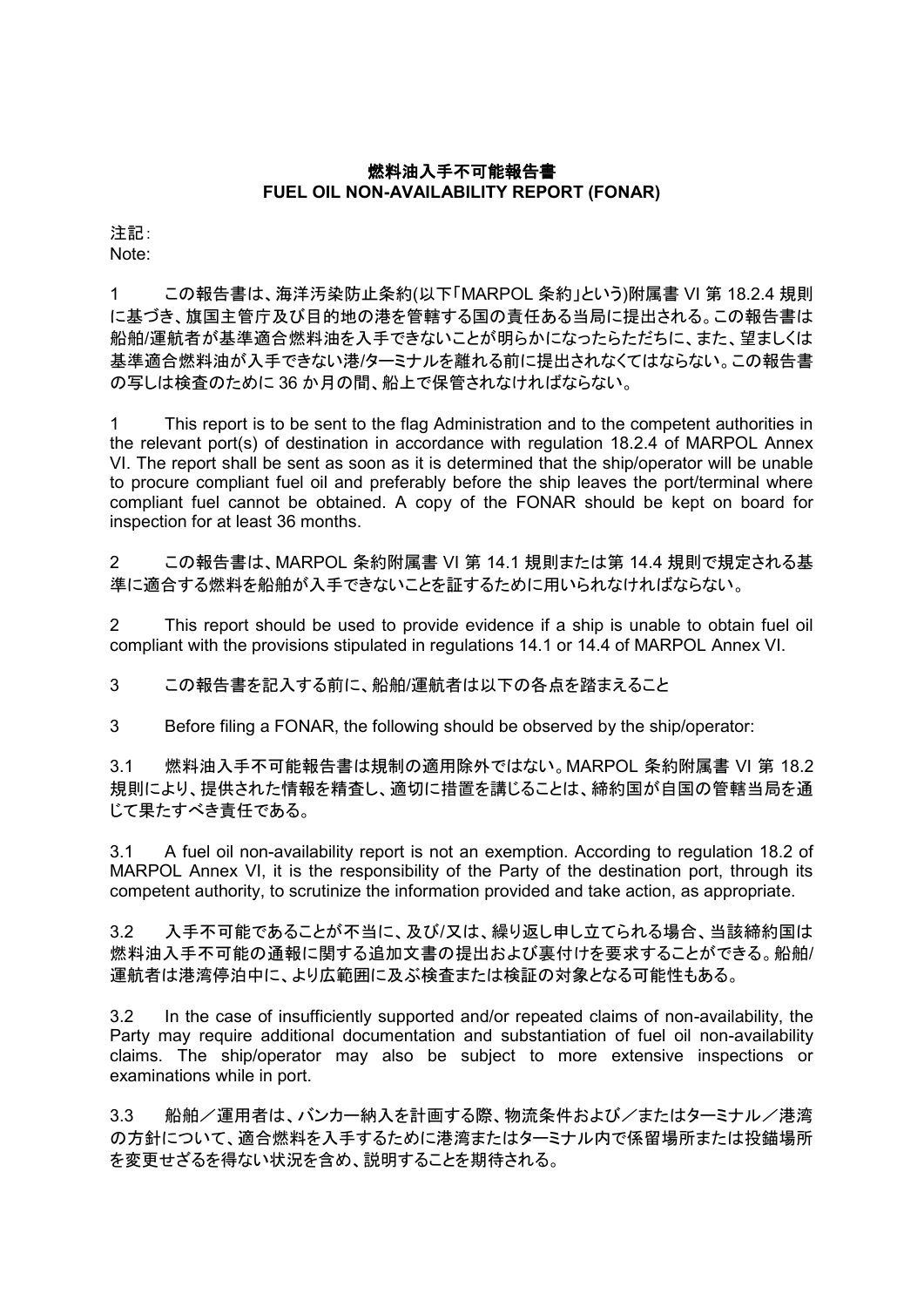3.3 Ships/operators are expected to take into account logistical conditions and/or terminal/port policies when planning bunkering, including but not limited to having to change berth or anchor within a port or terminal in order to obtain compliant fuel.

3.4 船舶/運用者は、合理的に可能な限り、ISO 8217の要件を満たす商業的に入手可能な燃 料油(粘度が異なり、硫黄分含有率が 0.50%以下の燃料(異なる潤滑油が必要)を含むがこれらに 限られない)のほか、加熱および/または他の処理を船上で行う必要のある燃料についても準備を 整えることを期待される。

3.4 Ships/operators are expected to prepare as far as reasonably practicable to be able to operate on compliant fuel oils. This could include, but is not limited to, fuel oils with different viscosity and different sulphur content not exceeding regulatory requirements (requiring different lube oils) as well as requiring heating and/or other treatment on board.

#### **1** 船の詳細 **Particulars of ship**

1.1 船名 Name of ship:

1.2 IMO 番号 IMO Number:

1.3 船籍国 Flag:

1.4 (他の関連登録番号がある場合は、ここに記載すること) (if other relevant registration number is available, enter here):

#### **2** 当該船舶の航海計画の概要 **Description of ship's voyage plan**

2.1 外航船にあっては「次に入港予定の国(以下 X 国とする。)」の水域(および該当する場合は 排出規制海域(ECA))へ入域する際の、内航船にあっては「次に入港する予定の港(以下 X 港と する。)」に入港する際の、当該船舶の航海計画の概要(可能であれば航海計画の写しを添付す ること)

Oceangoing ships provide a description of the ship's voyage plan in place at the time of entry into "country X" waters (and ECA, if applicable) ,coastal ships provide one in place at the time of entry into "port X" (Attach copy of plan if available):

- 2.2 航海の詳細 Details of voyage:
- 1 直前の出発港 Last port of departure: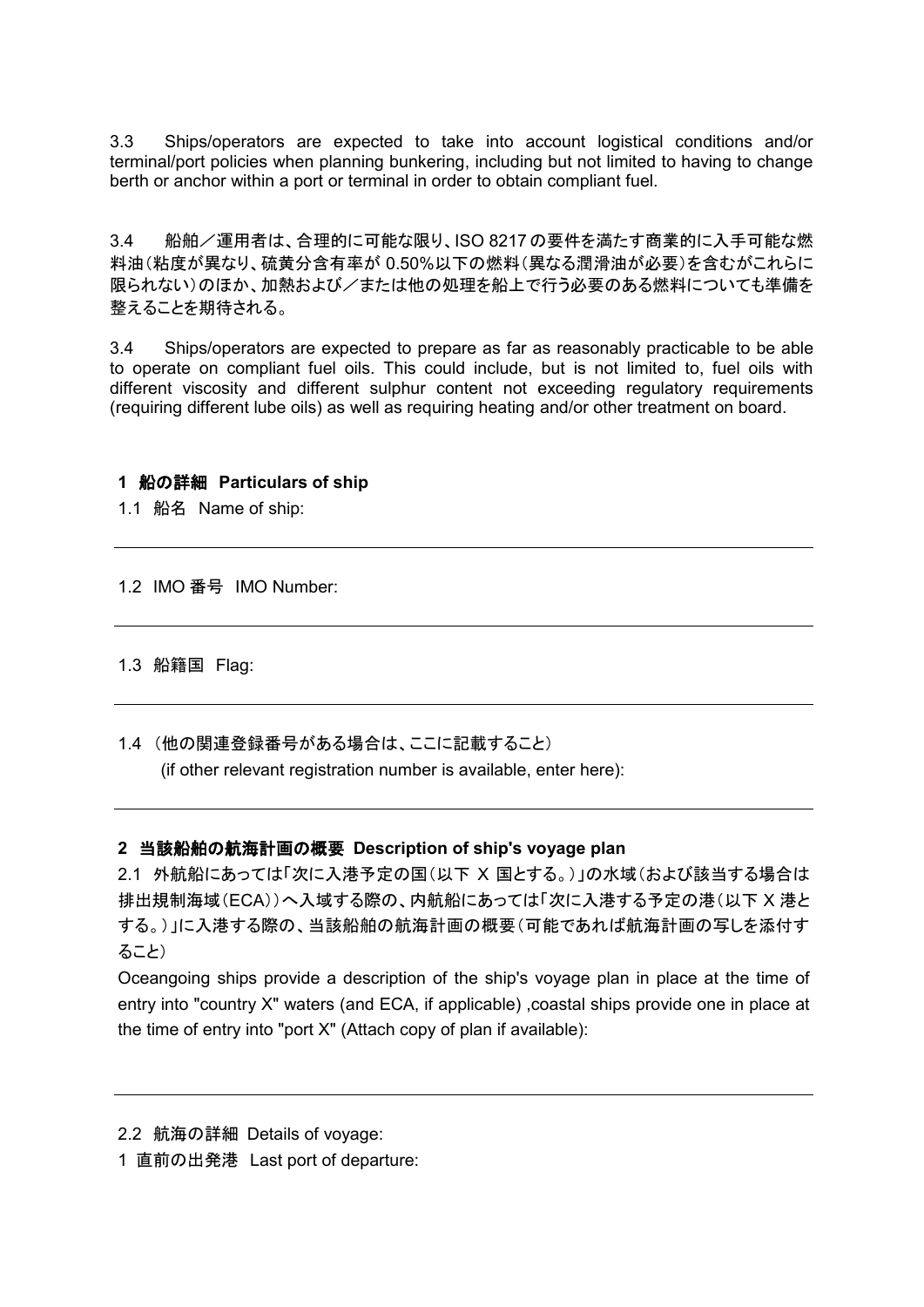2 :「X 国」の最初の到着港又は「X 港」 First port of arrival in "country X" or "port X"

3 直前の出発港からの出航日(年、月、日) Date of departure from last port (dd-mm-yyyy):

4 「X 国」もしくは「X 港」への到着日(年、月、日) Date of arrival at first "country X" or "port X"(dd-mm-yyyy):

5 船舶が最初に「X 国」海域(および該当する場合は ECA)を通航する、もしくは「X 港」に入港す る、という通知を受けた日付(年、月、日)(※会社等から「X 国」もしくは「X 港」に向かうよう指示を 受けた日付を記入してください。)

Date ship first received notice that it would be transiting in "country X" waters (and ECA, if applicable) or "port X" (dd-mm-yyyy):

6 5 の時点での船舶の位置 Ship's location at the time of notice:

7船舶の運航者が予定している、「X 国」の水域(および該当する場合はECA)もしくは「X 港」に入 る日付(年、月、日)

Date ship operator expects to enter "country X" waters (and ECA, if applicable) or "port X"(dd-mm-yyyy):

8 船舶運航者が予定している、「X 国」の水域(および該当する場合は ECA)もしくは「X 港」に入 る時刻(時、分(協定世界時(UTC)))(※内航船の場合は日本標準時(JST)で記入することも可 能ですが、日本標準時で記載したことを明記してください。)

Time ship operator expects to enter "country X" waters (and ECA, if applicable) or "port X"(hh:mm UTC):

9 船舶運航者が予定している、「X 国」の水域(および該当する場合は ECA)もしくは「X 港」から 出る日付(年、月、日) Date ship operator expects to exit "country X" waters (and ECA, if applicable) or "port X"(dd-mm-yyyy):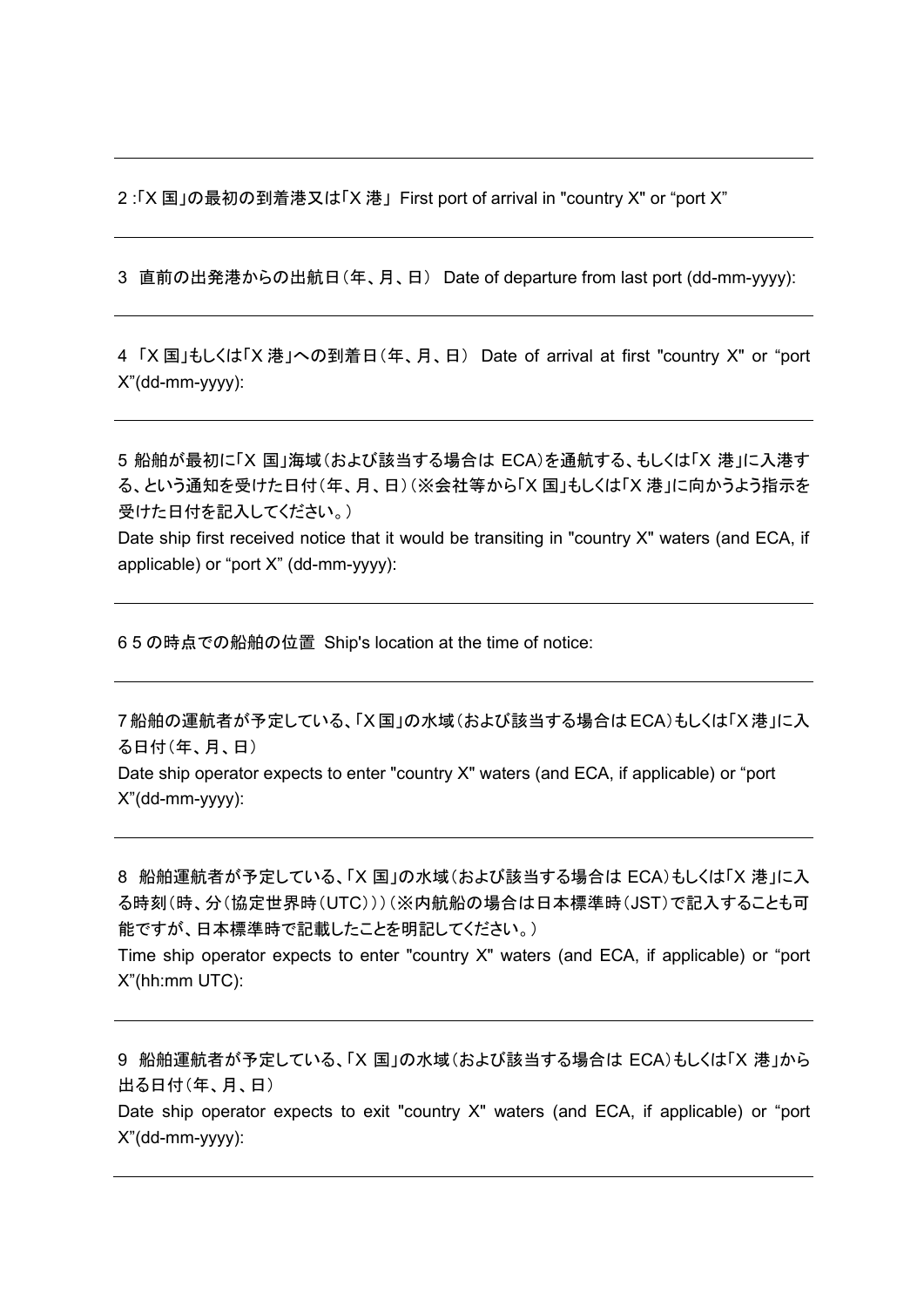10 船舶運航者が予定している、「X 国」の水域(および該当する場合は ECA)もしくは「X 港」から 出る時刻(時、分(協定標準時(UTC))) (※内航船の場合は日本標準時(JST)で記入すること も可能ですが、日本標準時で記載したことを明記してください。)

Time ship operator expects to exit "country X" waters (and ECA, if applicable) or "port X" (hh:mm UTC):

11 船舶の主機が「X 国」の水域(および該当する場合は ECA)もしくは「X 港」で稼働する予定の 日数

Projected days ship's main propulsion engines will be in operation within "country X" waters (and ECA, if applicable) or "port X":

12 「X国」の水域(および該当する場合はECA)もしくは「X港」で運航する際に使用される燃料油 の硫黄分濃度

Sulphur content of fuel oil in use when entering and operating in "country X" waters (and ECA, if applicable) or "port X":

**3** 基準適合燃料油の入手を試みた証拠 Evidence of attempts to purchase compliant fuel oil 3.1 「X国」の水域(および該当する場合はECA)もしくは「X港」に入る前に基準適合燃料油入手 のために取った行動(代替燃料油供給者への問い合わせ等すべての試みについて記述するこ と)と、基準適合燃料油を入手できなかった理由の説明

Provide a description of actions taken to attempt to achieve compliance prior to entering "country X" waters (and ECA, if applicable) or "port X", including a description of all attempts that were made to locate alternative sources of compliant fuel oil, and a description of the reason why compliant fuel oil was not available:

3.2 連絡をとった燃料油供給者の名前と電子メールアドレス、住所と電話番号と連絡日(年、月、 日)

Name and email address of suppliers contacted, address and phone number and date of contact (dd-mm-yyyy):

3.3 燃料油供給者との連絡内容のコピーの添付(燃料供給者との電子メール等)

Please attach copies of communication with suppliers (e.g. emails to and from suppliers)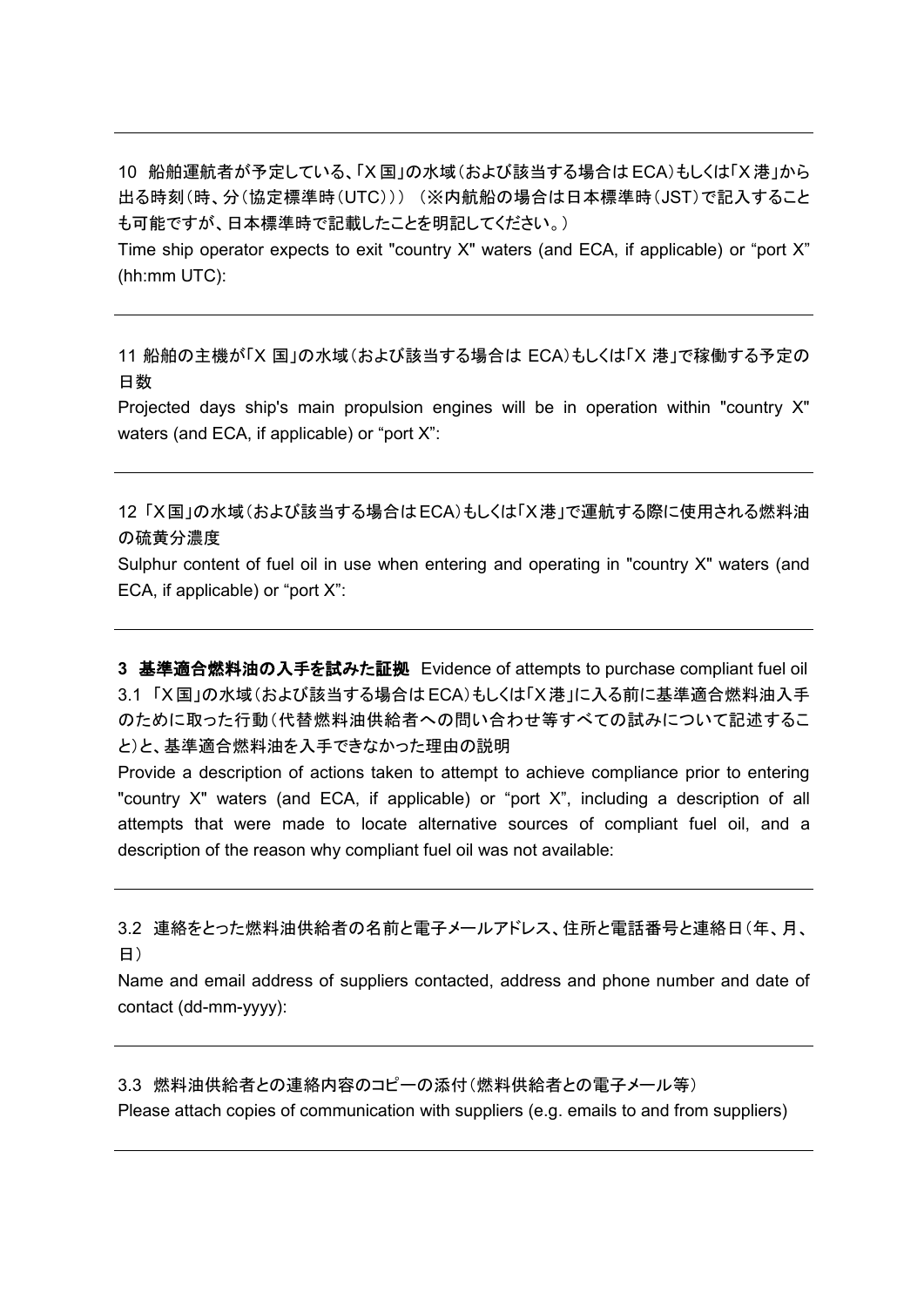3.4 基準不適合燃料油を供給した燃料油供給者の名前と電子メールアドレス、住所と電話番号 Name and email address, address and phone number of a supplier which provided non-compliant fuel oil:

# **4** 基準適合燃料油を入手できることになっていたにもかかわらず、供給者の都合等で突然入手 が不可能となってしまった場合のみ記入

**In case of fuel oil supply disruption only** 4.1 基準適合燃料油を入手予定だった港の名前 Name of port at which ship was scheduled to receive compliant fuel oil:

## 4.2 入手を予定していた燃料油供給者の名前、電子メールアドレスと電話番号

Name, email address, and phone number of the fuel oil supplier that was scheduled to deliver (and now reporting the non-availability):

# **5** 故障が生じるおそれがある場合のみ記入 **Operation constraints, if applicable**

5.1 入手可能な基準適合燃料油の使用が運航や安全の問題を生じるおそれがあるため基準不 適合燃料油を使用する場合、当該懸念を示す書類を添付すること

If non-compliant fuel has been bunkered due to concerns that the quality of the compliant fuel available would cause operational or safety problems on board the ships, the concerns should be thoroughly documented.

5.2 当該港で入手可能な基準適合燃料油を使用することができない運航上の制約 Describe any operational constraints that prevented use of compliant fuel oil available at port:

5.3 基準適合燃料油の使用を可能にするために実施した、または実施するべき作業の手順 Specify steps taken, or to be taken, to resolve these operational constraints that will enable compliant fuel use:

# **6** 基準適合燃料油を入手するための計画 **Plans to obtain compliant fuel oil**

6.1 「X 国」の最初の寄港地もしくは「X 港」での基準適合燃料油の入手可能性と入手するための 計画

Describe availability of compliant fuel oil at the first port-of-call in "country X" or "port X", and plans to obtain it: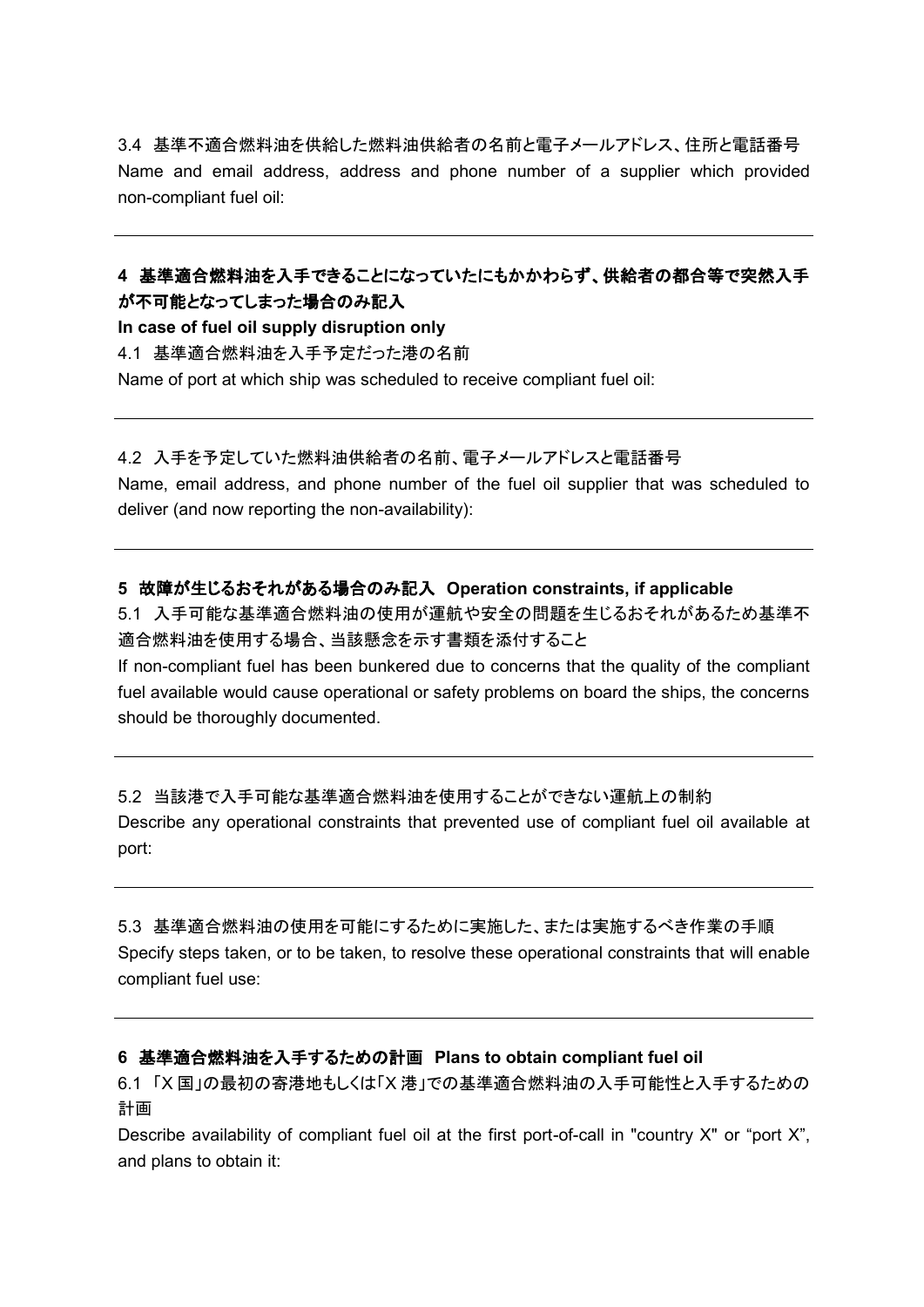6.2 「X 国」の最初の寄港地もしくは「X 港」で基準適合燃料油が入手できない場合、次の寄港地 で入手可能な燃料油の最低硫黄分濃度または入手可能な燃料油の最低硫黄分濃度の一覧表 If compliant fuel oil is not available at the first port-of-call in "country X" or "port X", list the lowest sulphur content of available fuel oil(s) or the lowest sulphur content of available fuel oil at the next port-of-call:

#### **7** 過去の通報 **Previous Fuel Oil Non-Availability Reports**

7.1 船舶所有者又は船舶運航者が過去 1 年間に「X 国」(内航船の場合は日本)へ通報を提出し ている場合、過去に提出した当該通報の一覧と、基準不適合燃料を使用して寄港した港と日付を 含む以下の事項

If shipowner/operator has submitted a Fuel Oil Non-Availability Report to "country X"( shipowner/operator of coastal ships have submit to Japan) in the previous 12 months, list the number of Fuel Oil Non-Availability Reports previously submitted and provide details on the dates and ports visited while using non-compliant fuel oil, as set out below: 過去の通報 Report:

日付(年、月、日) Date (dd-mm-yyyy):

港 Port:

燃料の種類 Type of fuel:

備考 Comments:

#### **8** 船長または会社の情報 **Master/Company information**

船長の氏名 Master name:

「X 国」の現地代理店 Local agent in "country X"(※外航船のみ記入してください):

船舶運航者名 Ship operator name: